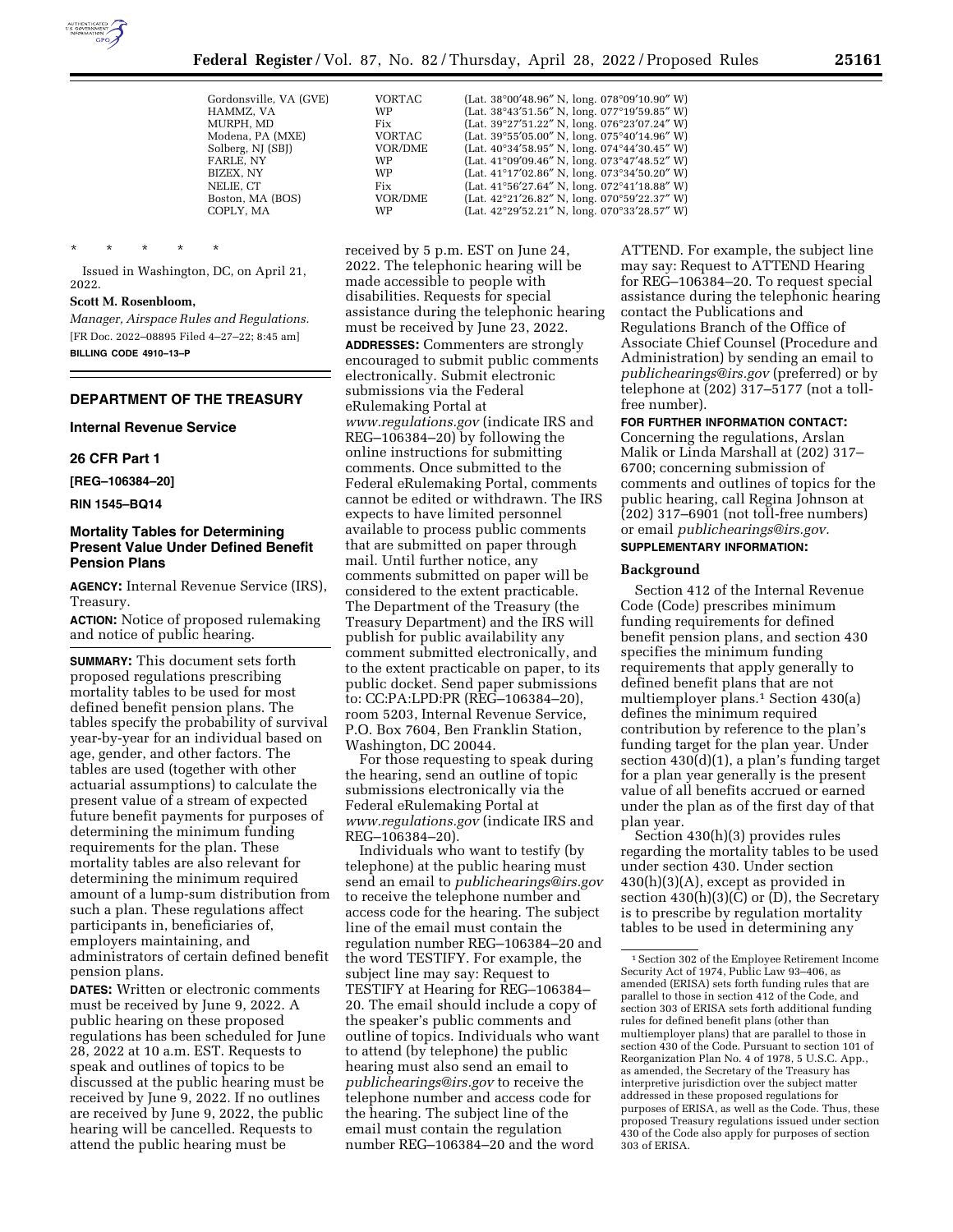present value or making any computation under section 430. Those mortality tables are to be based on the actual mortality experience of pension plan participants and projected trends in that experience. In prescribing those mortality tables, the Secretary is required to take into account results of available independent studies of mortality of individuals covered by pension plans. Under section 430(h)(3)(B), the Secretary is required to revise any mortality table in effect under section 430(h)(3)(A) at least every 10 years to reflect actual mortality experience of pension plan participants and projected trends in that experience. Under section 430(h)(3)(C), a plan sponsor is permitted to request the Secretary's approval to use plan-specific substitute mortality tables that meet requirements specified in the statute rather than the generally applicable mortality tables. If approved, these substitute mortality tables are used to determine present values and make computations under section 430 during the period of consecutive plan years (not to exceed 10) specified in the request.

Section 430(h)(3)(D) provides for the use of separate mortality tables with respect to certain individuals who are entitled to benefits on account of disability. These separate mortality tables are permitted to be used with respect to disabled individuals in lieu of the generally applicable mortality tables provided pursuant to section  $430(h)(3)(A)$  or the substitute mortality tables under section 430(h)(3)(C). The Secretary is to establish separate tables for individuals with disabilities occurring in plan years beginning before January 1, 1995, and for individuals with disabilities occurring in later plan years, with the mortality tables for individuals with disabilities occurring in those later plan years applying only to individuals who are disabled within the meaning of Title II of the Social Security Act.

Section 417(e)(3) generally provides that the present value of certain benefits under a qualified pension plan (including single-sum distributions) must not be less than the present value of the accrued benefit using applicable interest rates and the applicable mortality table. Section 417(e)(3)(B) defines the term ''applicable mortality table'' as the mortality table specified for the plan year for minimum funding purposes under section 430(h)(3)(A) (without regard to the rules for substitute mortality tables under section 430(h)(3)(C) or mortality tables for disabled individuals under section 430(h)(3)(D)), modified as appropriate

by the Secretary. The modifications made by the Secretary to the section 430(h)(3)(A) mortality table to determine the section 417(e)(3)(B) applicable mortality table are not addressed in these proposed regulations. Revenue Ruling 2007–67, 2007–2 CB 1047, describes the modifications that are currently applied to determine the section 417(e)(3)(B) applicable mortality table.

Final regulations under section 430(h)(3) were published in the **Federal Register** on October 5, 2017 in TD 9826, 82 FR 46388 (the 2017 regulations). Section 1.430(h)(3)–1 prescribes base mortality tables and a set of mortality improvement rates, which may be reflected through the use of either generational mortality tables or static mortality tables. The generational mortality tables are a series of mortality tables, one for each year of birth, each of which fully reflects projected trends in mortality rates. The static mortality tables (which are updated annually 2) use a single mortality table for all years of birth to approximate the present value that would be determined using the generational mortality tables.

The mortality tables included in the 2017 regulations are based on the mortality tables included in the RP– 2014 Mortality Tables Report 3 (referred to in this preamble as the RP–2014 mortality tables), which was released by the Retirement Plan Experience Committee (RPEC) of the Society of Actuaries (SOA) in October 2014 (as revised in November 2014), and a set of mortality improvement rates (the Scale MP–2016 rates) as released by RPEC.<sup>4</sup> In 2016, RPEC initiated a study of privatesector retirement plans in the U.S. in order to provide an update to RP–2014, and in 2019, RPEC issued the Pri-2012 Private Retirement Plans Mortality Tables Report (Pri-2012 Report).5

In Notice 2019–67 (which provides mortality improvement rates and static mortality tables for 2021), the Treasury Department and the IRS asked for comments regarding future mortality tables under section 430(h)(3)(A). The notice identified the mortality tables in the Pri-2012 Report as a potential source

for developing updated mortality tables under section 430(h)(3)(A) and requested comments regarding (1) whether there are other studies of actual mortality experience of individuals covered by pension plans and projected trends in that experience that should be considered for use in developing updated mortality tables under section 430(h)(3)(A), such as studies that examine the mortality experience of individuals covered by large publicsector pension plans, and (2) if the mortality tables in the Pri-2012 Report were to be used to develop updated mortality tables under section 430(h)(3)(A), which of the tables in that report should be used. In October 2021, RPEC published the Mortality Improvement Scale MP–2021 Report (MP–2021 Report), which is the latest update to its study on mortality improvement.6 In response to the request for comments in Notice 2019– 67, the Treasury Department and the IRS received seven comments. The comments are discussed in the Explanation of Provisions.

The standards prescribed for developing the mortality tables under 430(h)(3)(A) are the same as the standards that are prescribed for developing mortality tables for multiemployer plans under section  $431(c)(6)(D)(iv)(II)$  (which are used to determine current liability in order to determine the minimum full funding limitation under section 431(c)(6)(B)). See § 1.431(c)(6)–1 (providing that the same mortality assumptions that apply for purposes of section  $430(h)(3)(A)$  and  $§ 1.430(h)(3)-1(a)$  are used to determine a multiemployer plan's current liability). These standards also apply for CSEC plans described in section 414(y) for purposes of developing mortality tables that are used for purposes of section 433(h)(3)(B)(i) (to determine current liability in order to determine the minimum full funding limitation under section 433(c)(2)(C) and the funded current liability percentage under section 433(i)). See § 1.433(h)(3)– 1 (providing that the same mortality assumptions that apply for purposes of section 430(h)(3)(A) and § 1.430(h)(3)– 1(a) are used to determine a CSEC plan's current liability).

#### **Explanation of Provisions**

These proposed regulations set forth the methodology that the Treasury Department and the IRS intend to use to update the generally applicable mortality tables that are used to

<sup>2</sup>Static mortality tables were published in Notice 2017–60, 2017–43 IRB 365, Notice 2018–02, 2018– 2 IRB 281, Notice 2019–26, 2019–15 IRB 943, Notice 2019–67, 2019–52 IRB 1510, and Notice 2020–85, 2020–51 IRB 1645.

<sup>3</sup>This report is available at *[https://www.soa.org/](https://www.soa.org/globalassets/assets/files/research/exp-study/research-2014-rp-report.pdf)  [globalassets/assets/files/research/exp-study/](https://www.soa.org/globalassets/assets/files/research/exp-study/research-2014-rp-report.pdf) [research-2014-rp-report.pdf.](https://www.soa.org/globalassets/assets/files/research/exp-study/research-2014-rp-report.pdf)* 

<sup>4</sup>This report is available at *[https://www.soa.org/](https://www.soa.org/globalassets/assets/Files/Research/Exp-Study/mortality-improvement-scale-mp-2016.pdf)  [globalassets/assets/Files/Research/Exp-Study/](https://www.soa.org/globalassets/assets/Files/Research/Exp-Study/mortality-improvement-scale-mp-2016.pdf) [mortality-improvement-scale-mp-2016.pdf.](https://www.soa.org/globalassets/assets/Files/Research/Exp-Study/mortality-improvement-scale-mp-2016.pdf)* 

<sup>5</sup>This report is available at *[https://www.soa.org/](https://www.soa.org/globalassets/assets/files/resources/experience-studies/2019/pri-2012-mortality-tables-report.pdf)  [globalassets/assets/files/resources/experience](https://www.soa.org/globalassets/assets/files/resources/experience-studies/2019/pri-2012-mortality-tables-report.pdf)[studies/2019/pri-2012-mortality-tables-report.pdf.](https://www.soa.org/globalassets/assets/files/resources/experience-studies/2019/pri-2012-mortality-tables-report.pdf)* 

<sup>6</sup>This report is available at *[https://www.soa.org/](https://www.soa.org/globalassets/assets/files/resources/experience-studies/2021/2021-mp-scale-report.pdf)  [globalassets/assets/files/resources/experience](https://www.soa.org/globalassets/assets/files/resources/experience-studies/2021/2021-mp-scale-report.pdf)[studies/2021/2021-mp-scale-report.pdf.](https://www.soa.org/globalassets/assets/files/resources/experience-studies/2021/2021-mp-scale-report.pdf)*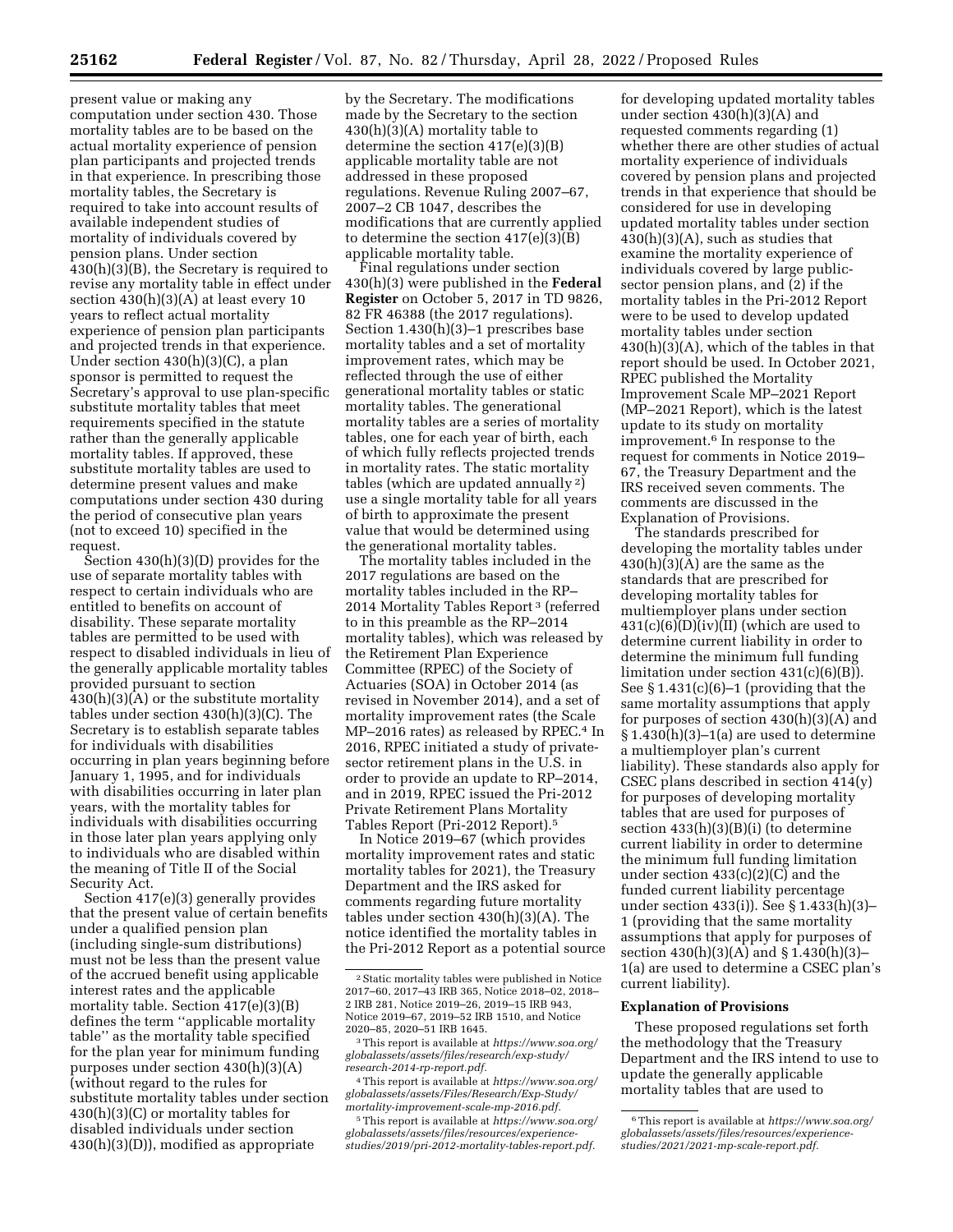determine present value or make any computation under section 430. Pursuant to section 417(e)(3)(B), a modified version of these updated tables would be used for purposes of determining the amount of a single-sum distribution (or another accelerated form of distribution). In addition, these tables would be used to determine current liability for multiemployer plans under section 431(c)(6) and CSEC plans under section 433(h).

The methodology for developing updated tables under section 430(h)(3)(A) is being proposed pursuant to the requirement under section 430(h)(3)(B) to revise the mortality tables used under section 430 to reflect the actual mortality experience of pension plan participants and projected trends in that experience. As under the 2017 regulations, the methodology involves the separate determination of base mortality tables and the projection of mortality improvement.

#### *A. Base Mortality Tables*

The base mortality tables proposed for use under section 430(h)(3)(A) are derived from the tables set forth in the Pri-2012 Report. After reviewing the Pri-2012 Report and comments received in response to Notice 2019–67, the Treasury Department and the IRS have determined that the experience study used to develop the Pri-2012 Report is the best available study of the actual mortality experience of pension plan participants (other than disabled individuals). Accordingly, the mortality tables in the Pri-2012 Report are the foundation for the base mortality tables used to project the mortality of pension plan participants under these proposed regulations. Like the mortality tables provided in the 2017 regulations, the mortality tables set forth in these proposed regulations are gender-distinct and provide separate non-annuitant and annuitant mortality rates.

Unlike the Pri-2012 Report, these proposed regulations do not provide separate tables for annuitants who are retirees and annuitants who are contingent beneficiaries. In response to the request for comments in Notice 2019–67, most commenters recommended against the use of separate mortality tables for retirees and contingent beneficiaries because: (1) Those separate mortality tables are complex to apply on an exact basis; (2) applying those mortality tables would require actuaries to use historical data that may be difficult to obtain; and (3) the use of those separate mortality tables would not have a significant effect in measuring a plan's liabilities. After reviewing the comments, the Treasury

Department and the IRS concluded that the regulations should not provide separate mortality tables for annuitants who are retirees and annuitant who are contingent beneficiaries. Accordingly, these proposed regulations provide annuitant mortality tables that combine the mortality experience of retirees and contingent beneficiaries.

As under the 2017 regulations, these proposed regulations provide that the annuitant mortality tables are applied to determine the present value of benefits for an annuitant. For a non-annuitant, the non-annuitant mortality tables are applied for the periods before the participant is projected to commence receiving benefits, and the annuitant mortality tables are used for later periods. With respect to a beneficiary of a participant, the annuitant mortality tables apply for the period beginning with each assumed commencement of benefits for the participant. If the participant has died (or to the extent the participant is assumed to die before commencing benefits), the annuitant mortality tables apply with respect to the beneficiary for the period beginning with each assumed commencement of benefits for the beneficiary.

These proposed regulations set forth base tables that are to be used to develop the mortality tables for future years. These base tables have a base year of 2012 (the central year of the experience study used to develop the mortality tables in the Pri-2012 Report). These base tables generally have the same mortality rates as the employee and non-disabled annuitant mortality rates that were released by RPEC in connection with the Pri-2012 Report. However, these base tables also include non-annuitant mortality rates for ages below age 18 and above age 80 and annuitant mortality rates for ages below age 50. This generally is the same approach that was used to develop the base mortality tables in the 2017 regulations.

The non-annuitant mortality rates for ages above age 80 were developed by (1) using the annuitant rates from the base mortality tables for ages 90 and older, and (2) interpolating between the rates for age 80 and age 90 in order to produce a smooth transition between the age 80 rates from the non-annuitant tables to the age 90 rates from the annuitant tables. The interpolation uses increasing fractions with a denominator of 55 to allocate the total difference between the rates at ages 80 and 90 over those 10 years. Thus, the rate at age 81 is set equal to the rate at age 80 plus 1/ 55 of the total difference, the age 82 rate is equal to the rate at age 81 plus 2/55 of the total difference (so that the age 82

rate is equal to the rate at age 80 plus 3/55 of the total difference), and so on for other ages.

A similar approach was used to develop annuitant rates for ages below age 50 for males and 52 for females. The annuitant rates for ages under age 50 for males and 52 for females were determined by (1) using the nonannuitant rates from the base mortality tables for ages 18 to 40, and (2) interpolating between the rates for age 40 and a later age, using the same methodology described in the preceding paragraph. The later age for males was 50 and for females was 52 (requiring that a denominator of 78 be substituted for 55 when that methodology was applied for females). This method produces a smooth transition between the age 40 rates from the non-annuitant tables and the age 50 rates for males, and age 52 rates for females, from the annuitant tables. In addition, some anomalous rates for female annuitants at ages 55 and 56 in the Pri-2012 Report were smoothed by using a straight linear interpolation between the age 54 rates and the age 57 rates from the female annuitant table. For ages below age 18, both the non-annuitant and annuitant rates incorporate the juvenile rates from the Pri-2012 Report.

## *B. Mortality Improvement*

These proposed regulations use the Scale MP–2021 Rates (the mortality improvement scale in the MP–2021 Report) for valuation dates in the 2023 calendar year. This mortality improvement scale was developed using the same underlying methodology used to develop earlier mortality improvement scales but reflects historical population data through 2019 and the change to the RPEC-selected assumptions for the long-term rate of mortality improvement that was first incorporated in the Mortality Improvement Scale MP–2020 Report.7 The Treasury Department and the IRS understand that RPEC expects to issue updated mortality improvement rates that reflect new data for mortality improvement trends for the general population on an annual basis. The Treasury Department and the IRS expect to take those updates into account in determining the mortality rates to be used under section 430(h)(3) for valuation dates in years after 2023. Those rates will be specified in guidance to be published in the Internal Revenue Bulletin. See § 601.601(d).

<sup>7</sup>This report is available at *[https://www.soa.org/](https://www.soa.org/globalassets/assets/files/resources/experience-studies/2020/mortality-improvement-scale-mp-2020.pdf)  [globalassets/assets/files/resources/experience](https://www.soa.org/globalassets/assets/files/resources/experience-studies/2020/mortality-improvement-scale-mp-2020.pdf)[studies/2020/mortality-improvement-scale-mp-](https://www.soa.org/globalassets/assets/files/resources/experience-studies/2020/mortality-improvement-scale-mp-2020.pdf)[2020.pdf.](https://www.soa.org/globalassets/assets/files/resources/experience-studies/2020/mortality-improvement-scale-mp-2020.pdf)*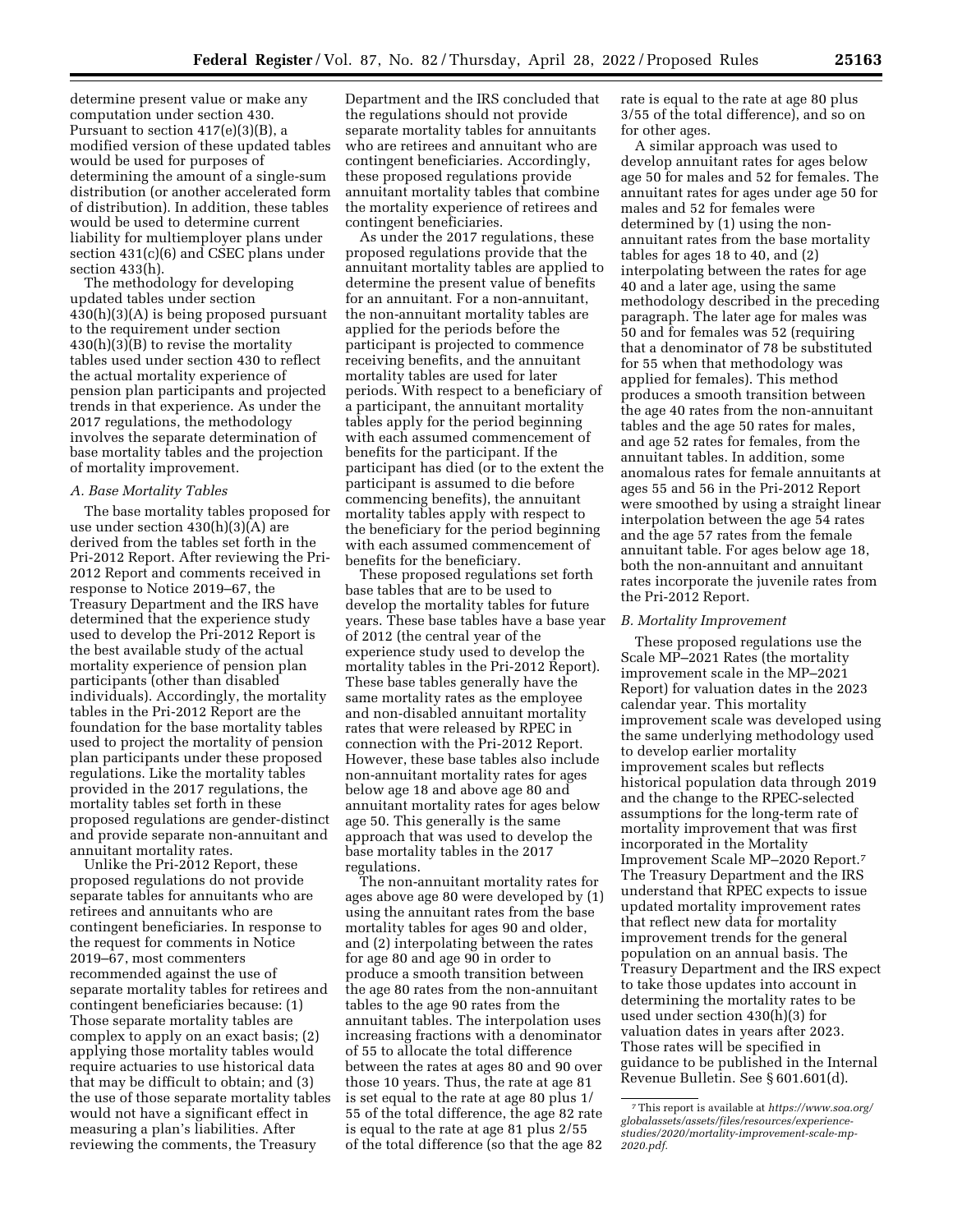## *C. Use of Static Tables for Small Plans*

The 2017 regulations provide for the use of separate generational nonannuitant and annuitant mortality tables and separate static non-annuitant and annuitant mortality tables. The preamble to those regulations explains that static mortality tables are permitted to be used (notwithstanding that generational mortality tables yield more accurate results) because of the limitations of some current actuarial software that is not designed to use generational tables. Since the issuance of the 2017 regulations, the software needed to use generational mortality tables has become widely used and is often used for other business needs such as financial accounting. There is no longer a need to allow the use of static mortality tables for most plans because most actuarial firms have the capability to use generational mortality tables. Requiring most employers to use generational mortality tables also minimizes anti-selection by plan sponsors who determine that the use of static mortality tables results in lower minimum funding requirements. Accordingly, these proposed regulations eliminate the use of separate static nonannuitant and annuitant mortality tables and require the use of generational mortality tables for plans that are not considered small plans.

These proposed regulations continue to allow the use of static mortality tables for small plans (defined as plans with 500 or fewer participants), as well as for multiemployer and CSEC plans. However, the static mortality tables that may be used for these plans are combined tables reflecting nonannuitant and annuitant mortality rates. These tables are constructed from a blend of non-annuitant and annuitant mortality rates based on the underlying data used in developing the Pri-2012 Report.

## **Applicability Date**

These regulations are proposed to apply to plan years beginning on or after January 1, 2023.

#### **Other Matters**

*A. Effect of Regulations on Previously Approved Substitute Mortality Tables* 

The 2017 regulations also included rules regarding the use of plan-specific mortality tables under section 430(h)(3)(C), which are set forth in § 1.430(h)(3)–2.8 Section 1.430(h)(3)–

2(c)(6)(ii) provides for the early termination of the use of substitute mortality tables in certain circumstances, including pursuant to a replacement of the mortality tables specified in § 1.430(h)(3)–1. Under  $\S 1.430(h)(3)-2(c)(6)(ii)(E)$ , the early termination pursuant to such a replacement must be effective as of a date specified in guidance published in the Internal Revenue Bulletin. Except as described in the next paragraph, the Treasury Department and the IRS do not intend to require the early termination of previously approved substitute mortality tables in connection with the proposed replacement of the generally applicable mortality tables.

Under § 1.430(h)(3)–2(c)(6)(ii)(C), the use of substitute mortality tables is terminated early if there is a significant change in the individuals covered by the plan. As defined in § 1.430(h)(3)–  $2(c)(6)(iii)(A)$ , a significant change is either an increase or decrease in the number of individuals covered by the substitute mortality table for the plan year of more than 20 percent of the average number of individuals in that population over the years covered by the experience study on which the substitute mortality tables are based. However, under § 1.430(h)(3)–  $2(c)(6)(iii)(A)$ , a change in coverage is not treated as significant if the plan's actuary certifies in writing to the satisfaction of the Commissioner that the substitute mortality tables used for the plan population continue to be accurately predictive of future mortality of that population (taking into account the effect of the change in the population).

When final regulations providing for the replacement of mortality tables under section 430 are issued, the Treasury Department and the IRS anticipate issuing guidance in the Internal Revenue Bulletin pursuant to  $§ 1.430(h)(3)-2(c)(6)(ii)(E)$  that will require the early termination of a plan's previously approved substitute mortality table only if the plan has experienced a significant change in coverage under  $\S 1.430(h)(3)-2(c)(6)(iii)$ . The early termination would apply without regard to any plan actuary certification that the substitute mortality tables used for the plan population continue to be accurately predictive of future mortality of that population.

## *B. Impact of COVID–19 on Mortality Rates*

The mortality improvement rates in these proposed regulations are based on the MP–2021 Report, which was prepared in 2021 based on the most recent data available at that time

(estimated 2019 calendar year data). Accordingly, the MP–2021 mortality improvement scale does not take into account any mortality experience in calendar years 2020 and 2021, which are the first years affected by the COVID–19 pandemic. In selecting their assumed long-term improvement rates, RPEC did not make any adjustments to take into account any effects of COVID– 19 on mortality rates in the long term because there was no consensus on COVID–19's effect on expected future mortality experience.9 Accordingly, the mortality improvement rates in these regulations do not take into account the impact of the COVID–19 pandemic.

The MP–2021 Report includes a review of actual mortality data from 2020 and a portion of 2021. For the 40 week period starting March 22, 2020, the review indicated that the number of deaths was approximately 120 percent of the expected number. For 2021, that ratio dropped to 110 percent in the spring, before increasing in the summer. The number of deaths attributable to the COVID–19 pandemic has remained high during the early part of 2022. These higher mortality rates do not indicate that the MP–2021 mortality improvement scale is flawed, but merely reflect that the model did not anticipate COVID–19 in projecting the mortality rates for these years.

The mortality rates provided in these proposed regulations would apply starting in 2023. If the impact of COVID–19 on mortality experience is viewed as only a short-term phenomenon, the mere fact that the model in the MP–2021 Report (upon which these proposed regulations are based) did not reflect the actual mortality experience for 2020 through 2022 does not mean that the mortality rates in these proposed regulations are inappropriate because it is not clear to what extent the increased mortality associated with COVID–19 will continue for 2023 and later years. However, to the extent there is a longterm higher mortality rate from COVID– 19, the Treasury Department and the IRS expect that RPEC will reflect the long-term impact of COVID–19 in future mortality improvement scales, which could be specified for use in future guidance. The Treasury Department and the IRS request comments about how the data for periods in which mortality experience for plan participants has been significantly affected by the COVID–19 pandemic should be taken

<sup>8</sup>Rev. Proc. 2017–55, 2017–43 IRB 373, sets forth the procedure by which a plan sponsor of a defined benefit plan may request and obtain approval for the use of plan-specific substitute mortality tables in accordance with section 430(h)(3)(C).

<sup>9</sup>RPEC cited uncertainty relating to the effectiveness of vaccines and treatments, severity of future variants, and the long-term effect of having recovered from COVID–19 on an employee's health.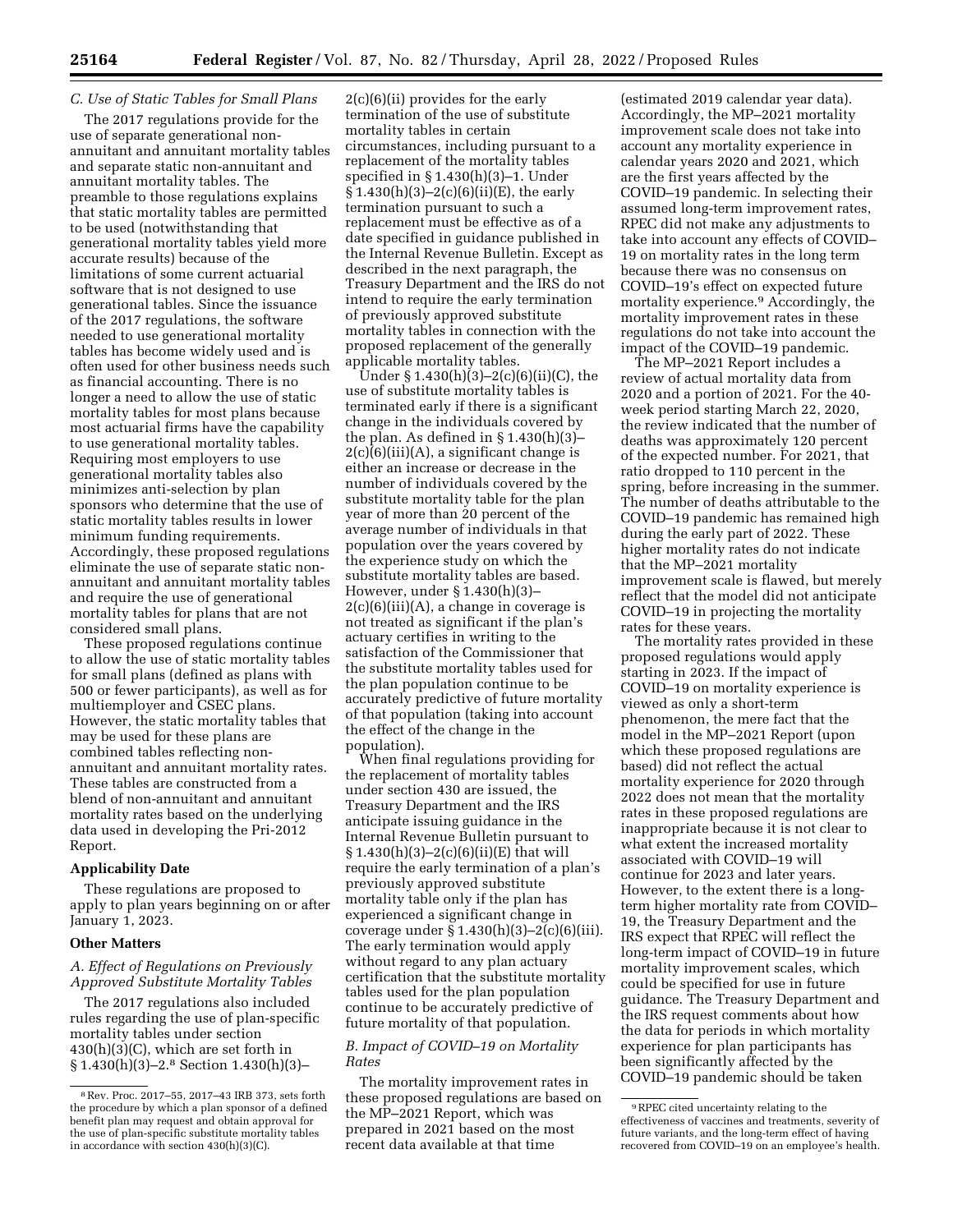into account in future mortality improvement rates under these regulations and future base mortality tables.

These proposed regulations do not change any of the rules or procedures required for employers to request substitute mortality tables. The Treasury Department and the IRS request comments about whether the rules and procedures relating to development of substitute mortality tables should be modified to recognize the potential that the mortality experience for the period of the COVID–19 pandemic is not accurately predictive of the future mortality experience for participants of a plan for which substitute mortality tables are requested.

## **Incorporation by Reference**

Section  $1.430(h)(3)-1(h)(1)(iii)$  of the proposed regulations provides that the mortality improvement rates used to construct generational tables to be used for valuation dates occurring during 2023 are the Scale MP–2021 Rates, which are included in the Mortality Improvement Scale MP–2021 Report. The Office of the Federal Register (OFR) has regulations concerning incorporation by reference. 1 CFR part 51. These regulations require that agencies must discuss in the preamble to a rule or proposed rule the way in which materials that the agency incorporates by reference are reasonably available to interested persons, and how interested parties can obtain the materials. 1 CFR 51.5(b).

The Scale MP–2021 Rates and the Mortality Improvement Scale MP–2021 Report are described in this preamble under the heading ''B. Mortality Improvement'' in the Explanation of Provisions section of this preamble. The Mortality Improvement Scale MP–2021 Report was issued by the Retirement Plans Experience Committee of the Society of Actuaries on October 27, 2021, and is available at *[https://](https://www.soa.org/resources/experience-studies/2021/mortality-improvement-scale-mp-2021)  www.soa.org/resources/experience[studies/2021/mortality-improvement](https://www.soa.org/resources/experience-studies/2021/mortality-improvement-scale-mp-2021)[scale-mp-2021.](https://www.soa.org/resources/experience-studies/2021/mortality-improvement-scale-mp-2021)* 

## **Statement of Availability of IRS Documents**

IRS Revenue Rulings, Revenue Procedures, and Notices cited in this document are published in the Internal Revenue Bulletin (or Cumulative Bulletin) and are available from the Superintendent of Documents, U.S. Government Printing Office, Washington, DC 20402, or by visiting the IRS website at *[www.irs.gov.](http://www.irs.gov)* 

## **Special Analyses**

These regulations are not subject to review under section 6(b) of Executive Order 12866 pursuant to the Memorandum of Agreement (April 11, 2018) between the Treasury Department and the Office of Management and Budget regarding review of tax regulations.

Pursuant to the Regulatory Flexibility Act (5 U.S.C. chapter 6), it is hereby certified that the regulations will not have a significant economic impact on a substantial number of small entities. The only provision that increases regulatory burden is  $\S 1.430(h)(3)-1(h)$ , which generally requires the use of generational mortality tables. However, under  $\S 1.430(h)(3)-1(c)$ , small entities are not required to use generational mortality tables. Therefore, the proposed rule would not have a significant economic impact on a substantial number of small entities.

Pursuant to section 7805(f) of the Code, these proposed regulations will be submitted to the Chief Counsel for Advocacy of the Small Business Administration for comment on their impact on small business.

#### **Comments and Public Hearing**

Before these proposed amendments to the regulations are adopted as final regulations, consideration will be given to comments that are submitted timely to the IRS as prescribed in the preamble under the **ADDRESSES** section. The Treasury Department and the IRS request comments on all aspects of these proposed regulations.

A public hearing is being held by teleconference on June 28, 2022, beginning at 10 a.m. EST. The rules of 26 CFR 601.601(a)(3) apply to the hearing. Persons who wish to present oral comments by telephone at the hearing must submit electronic or written comments and an outline of the topics to be addressed and the time to be devoted to each topic by June 9, 2022, as prescribed in the preamble under the **ADDRESSES** section.

A period of 10 minutes will be allocated to each person for making comments. After the deadline for receiving outlines has passed, the IRS will prepare an agenda containing the schedule of speakers. Copies of the agenda will be made available at *[www.regulations.gov,](http://www.regulations.gov)* search IRS and REG–106384–20. Copies of the agenda will also be available by emailing a request to *[publichearings@irs.gov.](mailto:publichearings@irs.gov)*  Please put ''REG–106384–20 Agenda Request'' in the subject line of the email.

#### **Drafting Information**

The principal authors of these regulations are Arslan Malik and Linda S.F. Marshall of the Office of Associate Chief Counsel (Employee Benefits, Exempt Organizations, and Employment Taxes). However, other personnel from the Treasury Department and the IRS participated in the development of these regulations.

#### **List of Subjects in 26 CFR Part 1**

Income taxes, Reporting and recordkeeping requirements.

## **Amendments to the Regulations**

Accordingly, 26 CFR part 1 is proposed to be amended as follows:

## **PART 1—INCOME TAXES**

■ **Paragraph 1.** The authority citation for part 1 continues to read, in part, as follows:

**Authority:** 26 U.S.C. 7805 \* \* \*

■ **Par. 2.** Section 1.430(h)(3)–1 is revised to read as follows:

#### **§ 1.430 (h)(3)–1 Mortality tables used to determine present value.**

(a) *Overview*—(1) *Standard mortality tables.* This section sets forth rules for the mortality tables to be used in determining present value or making any computation under section 430. These mortality tables include—

(i) Generational mortality tables described in paragraph (b) of this section; and

(ii) Static mortality tables for small plans described in paragraph (c) of this section.

(2) *Alternative tables*—(i) *Planspecific mortality tables.* In lieu of using the mortality tables provided under this section, plan-specific substitute mortality tables are permitted to be used for purposes of section 430 pursuant to section 430(h)(3)(C), provided that the requirements of  $\S 1.430(h)(3)-2$  are satisfied.

(ii) *Disabled individuals.* In lieu of using the mortality tables provided under this section, mortality tables for disabled individuals are permitted to be used pursuant to section 430(h)(3)(D). These tables are provided in guidance published in the Internal Revenue Bulletin. See § 601.601(d) of this chapter.

(b) *Generational mortality tables*—(1) *In general*—(i) *Construction of generational mortality tables.* The generational mortality tables that are permitted to be used under section  $430(h)(3)(A)$  and paragraph  $(a)(1)(i)$  of this section are constructed from the base mortality tables described in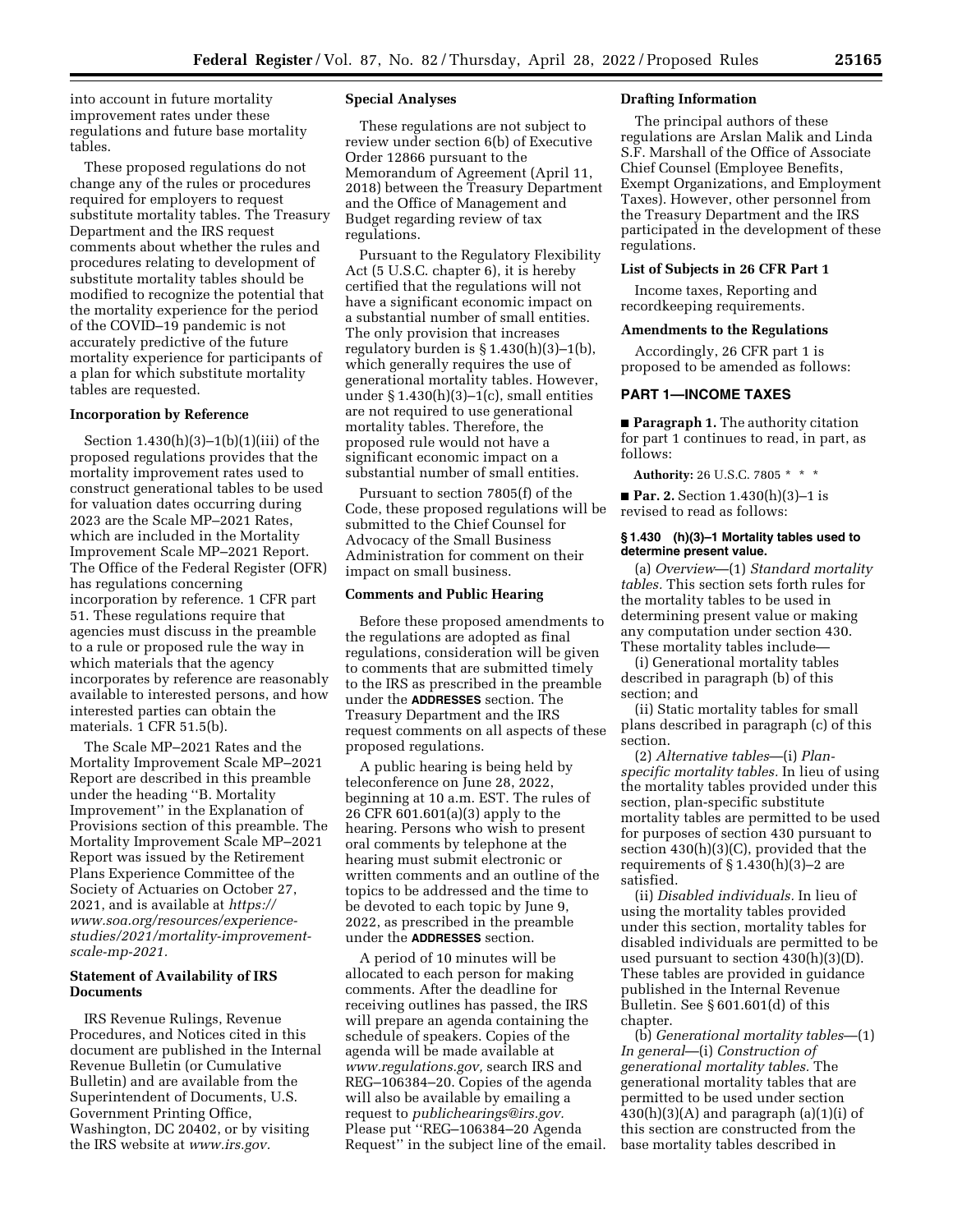paragraph (b)(1)(ii) of this section and the mortality improvement rates described in paragraph (b)(1)(iii) of this section.

(ii) *Base mortality tables.* The base mortality tables are set forth in paragraph (d) of this section. The base year for those tables is 2012.

(iii) *Mortality improvement rates.* The mortality improvement rates for valuation dates occurring during 2023 are the Scale MP–2021 Rates.

**Note 1 to paragraph (b)(1)(iii):** For later years, updated mortality improvement rates that take into account new data for mortality improvement trends of the general population will also be incorporated by reference.

(iv) *Incorporation by reference.* The material listed in this paragraph (b)(1)(iv) is incorporated by reference into this section with the approval of the Director of the Federal Register under 5 U.S.C. 552(a) and 1 CFR part 51. This material is available for inspection at the IRS and at the National Archives and Records Administration (NARA). Contact IRS at: Qualified Plans Branch 1, CC:EEE:QP1, 1111 Constitution Avenue NW, Washington, DC 20224; (202) 317–6700; *[www.irs.gov/retirement](http://www.irs.gov/retirement-plans/interest-rates-tables)[plans/interest-rates-tables.](http://www.irs.gov/retirement-plans/interest-rates-tables)* For information on the availability of this material at NARA, email: *[fr.inspection@](mailto:fr.inspection@nara.gov) [nara.gov,](mailto:fr.inspection@nara.gov)* or go to: *[www.archives.gov/](http://www.archives.gov/federal-register/cfr/ibr-locations.html) [federal-register/cfr/ibr-locations.html.](http://www.archives.gov/federal-register/cfr/ibr-locations.html)* 

The material is available from the Society of Actuaries at: Society of Actuaries, 475 N. Martingale Rd., Suite 600, Schaumburg, IL 60173; (847) 706– 3500; *[https://www.soa.org/resources/](https://www.soa.org/resources/experience-studies/2021/mortality-improvement-scale-mp-2021/)  [experience-studies/2021/mortality](https://www.soa.org/resources/experience-studies/2021/mortality-improvement-scale-mp-2021/)[improvement-scale-mp-2021/.](https://www.soa.org/resources/experience-studies/2021/mortality-improvement-scale-mp-2021/)* 

(A) The Scale MP–2021 Rates.

(B) [Reserved]

(2) *Application of mortality improvement rates*—(i) *In general.*  Under the generational mortality tables described in this paragraph (b), the probability of an individual's death at a particular age in the future is determined as the individual's base mortality rate that applies at that age (that is, the applicable mortality rate from the tables set forth in paragraph (d) of this section for that age, gender, and status as an annuitant or a nonannuitant) multiplied by the cumulative mortality improvement factor for the individual's gender and for that age for the period from 2012 through the calendar year in which the individual is projected to reach the particular age. Paragraph (b)(3) of this section shows how the base mortality tables in paragraph (d) of this section and the mortality improvement rates for valuation dates occurring during 2023 are combined to determine projected mortality rates.

(ii) *Cumulative mortality improvement factor.* The cumulative

## TABLE 1 TO PARAGRAPH (b)(3)(i)

mortality improvement factor for an age and gender for a period is the product of the annual mortality improvement factors for that age and gender for each year within that period.

(iii) *Annual mortality improvement factor.* The annual mortality improvement factor for an age and gender for a year is 1 minus the mortality improvement rate that applies for that age and gender for that year. If that annual mortality improvement rate is greater than 1 (corresponding to a negative mortality improvement rate), then the projected mortality rate for that age and gender for that year is greater than the projected mortality rate for the same age and gender for the preceding year.

(3) *Example of calculation*—(i) *Calculation of mortality rate.* The mortality rate for 2023 that is applied to male annuitants who are age 67 in 2023 is equal to the product of the mortality rate for 2012 that applied to male annuitants who were age 67 in 2012 (0.01288) and the cumulative mortality improvement factor for age 67 males from 2012 to 2023. The cumulative mortality improvement factor for age 67 males for the period from 2012 to 2023 is 0.9919, and the mortality rate for 2023 for male annuitants who are age 67 in that year would be 0.01278, as shown in the following table.

| Calendar year | Mortalitv<br>improvement<br>rate | Annual mortality<br>improvement<br>factor<br>(1-mortality<br>improvement<br>rate) | Cumulative<br>mortality<br>improvement<br>factor | Mortality<br>rate |
|---------------|----------------------------------|-----------------------------------------------------------------------------------|--------------------------------------------------|-------------------|
| 2012          | n/a                              | n/a                                                                               | n/a                                              | 0.01288           |
| 2013          | 0.0052                           | 0.9948                                                                            | 0.9948                                           |                   |
| 2014          | 0.0027                           | 0.9973                                                                            | 0.9921                                           |                   |
| 2015          | 0.0009                           | 0.9991                                                                            | 0.9912                                           |                   |
| 2016          | (0.0003)                         | 1.0003                                                                            | 0.9915                                           |                   |
| 2017          | (0.0010)                         | 1.0010                                                                            | 0.9925                                           |                   |
| 2018          | (0.0016)                         | 1.0016                                                                            | 0.9941                                           |                   |
| 2019          | (0.0016)                         | 1.0016                                                                            | 0.9957                                           |                   |
| 2020          | (0.0010)                         | 1.0010                                                                            | 0.9967                                           |                   |
| 2021          | 0.0000                           | 1.0000                                                                            | 0.9967                                           |                   |
| 2022          | 0.0015                           | 0.9985                                                                            | 0.9952                                           |                   |
| 2023          | 0.0033                           | 0.9967                                                                            | 0.9919                                           | 0.01278           |

(ii) *Probability of survival for an individual.* After the projected mortality rates are derived for each age for each year, the rates are used to calculate the present value of a benefit stream that depends on the probability of survival year-by-year. For example, for purposes of calculating the present value (for a 2023 valuation date) of future payments in a benefit stream payable for a male

annuitant who is age 67 in 2023, the probability of survival for the annuitant is based on the mortality rate for a male annuitant who is age 67 in 2023 (0.01278), and the projected mortality rate for a male annuitant who will be age 68 in 2024 (0.01378), age 69 in 2025 (0.01489), and so on.

(4) *Use of the tables*—(i) *Separate tables for annuitants and non-*

*annuitants.* Separate mortality tables are provided for use for annuitants and nonannuitants. The non-annuitant mortality tables are applied to determine the probability of survival for a nonannuitant for the period before the nonannuitant is projected to commence receiving benefits. The annuitant mortality tables are applied to determine the present value of benefits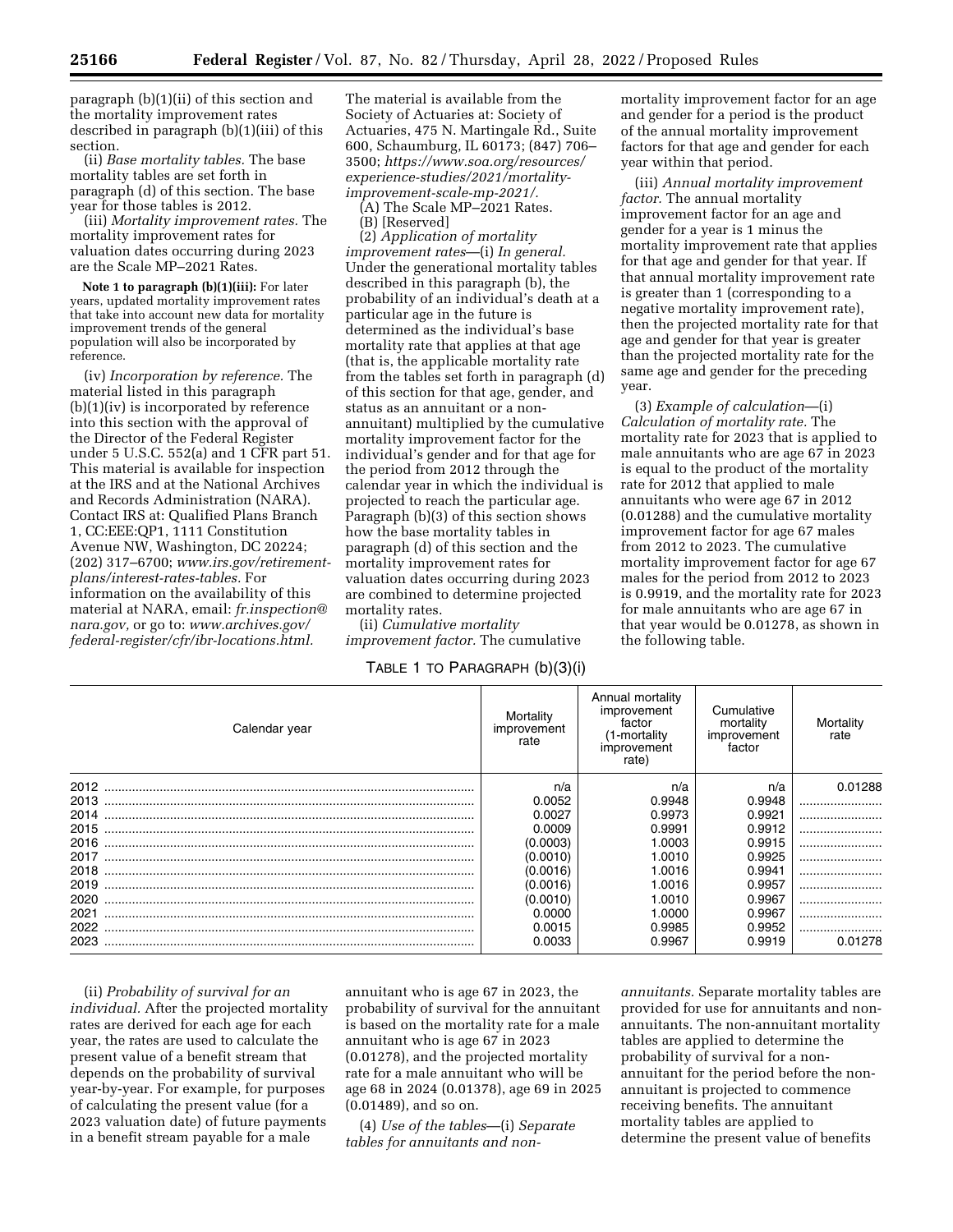for each annuitant. In addition, the annuitant mortality tables are applied for each non-annuitant with respect to each assumed commencement of benefits for the period beginning with that assumed commencement. For purposes of this section, an annuitant means a plan participant who has commenced receiving benefits and a non-annuitant means a plan participant who has not yet commenced receiving benefits (for example, an active employee or a terminated vested participant). A participant whose benefit has partially commenced is treated as an annuitant with respect to the portion of the benefit that has commenced and treated as a nonannuitant with respect to the balance of the benefit. In addition, with respect to a beneficiary of a participant, the annuitant mortality tables apply for the period beginning with each assumed commencement of benefits for the participant. If the participant has died (or to the extent the participant is assumed to die before commencing benefits), the annuitant mortality tables apply with respect to the beneficiary for the period beginning with each assumed commencement of benefits for the beneficiary.

(ii) *Examples of calculation using separate non-annuitant and annuitant tables.* With respect to a 45-year-old active participant who is projected to commence receiving an annuity at age 55, the funding target is determined using the non-annuitant mortality tables for the period before the participant attains age 55 and using the annuitant mortality tables for the period ages 55 and above. Similarly, for a 45-year-old terminated vested participant who is projected to commence an annuity at age 65, the funding target is determined using the non-annuitant mortality tables for the period before the participant attains age 65 and using the annuitant mortality tables for ages 65 and above.

(c) *Static mortality tables*—(1) *Availability of alternative tables for small plans*—(i) *In general.* As an alternative to the generational mortality tables defined in paragraph (b) of this section, static mortality tables may be used for a small plan. The static mortality tables described in this paragraph (c) are constructed from the separate non-annuitant and annuitant static mortality tables described in paragraph (c)(2)(i) of this section, combined using the procedure

described in paragraph (c)(2)(ii) of this section.

(ii) *Definition of small plan.* For purposes of this paragraph (c), a small plan is defined as a plan with 500 or fewer total participants (including both active and inactive participants and beneficiaries of deceased participants) on the valuation date.

(iii) *Use of static mortality tables.* The static mortality tables that are used for a valuation date are the static mortality tables for the calendar year that includes the valuation date.

(iv) *Publication of mortality tables.*  The static mortality tables for the 2023 calendar year are set forth in paragraph (e) of this section.

**Note 2 to paragraph (c)(1)(iv):** The static mortality tables for valuation dates for later calendar years will be published in the Internal Revenue Bulletin. *See* § 601.601(d) of this chapter.

(2) *Development of static mortality tables*—(i) *Non-annuitant and annuitant mortality tables.* The non-annuitant and annuitant static mortality tables are determined using the base mortality tables described in paragraph (b)(1)(ii) of this section. The rates in those base mortality tables are adjusted using the mortality improvement rates described in paragraph (b)(1)(iii) of this section, in accordance with the rules set forth in paragraph (c)(3) of this section.

(ii) *Combined static mortality tables.*  The static mortality tables described in this paragraph (c) are constructed from the separate non-annuitant and annuitant static mortality tables pursuant to paragraph (c)(2)(i) of this section, blended using the weighting factors in paragraph (d) of this section. The weighting factors are applied to develop these combined static tables using the following equation: Combined mortality rate = [non-annuitant rate \*  $(1 - weighting factor)] + [annuitant rate]$ \* weighting factor].

(3) *Projection of mortality improvements*—(i) *General rule.* Except as provided in paragraph (c)(3)(iii) of this section, the static mortality tables for a calendar year are determined by multiplying the applicable mortality rate for each age from the base mortality tables by both—

(A) The cumulative mortality improvement factor (determined under paragraph (b)(2)(ii) of this section) for the period from 2012 through that calendar year; and

(B) The cumulative mortality improvement factor (determined under

paragraph (b)(2)(ii) of this section) for the period beginning in that calendar year and continuing beyond that calendar year for the number of years in the projection period described in paragraph (c)(3)(ii) of this section.

(ii) *Projection period for static mortality tables*—(A) *In general.* The projection period is 8 years for males and 9 years for females, as adjusted based on age as provided in paragraph (c)(3)(ii)(B) of this section.

(B) *Age adjustment.* For ages below 80, the projection period is increased by 1 year for each year below age 80. For ages above 80, the projection period is reduced (but not below zero) by 1⁄3 year for each year above 80.

(iii) *Fractional projection periods.* If for an age the number of years in the projection period determined under paragraph (c)(3)(ii) of this section is not a whole number, then the mortality rate for that age is determined by using linear interpolation between—

(A) The mortality rate for that age that would be determined under paragraph (c)(3)(i) of this section if the number of years in the projection period were the next lower whole number; and

(B) The mortality rate for that age that would be determined under paragraph (c)(3)(i) of this section if the number of years in the projection period were the next higher whole number.

(iv) *Example.* For example, at age 85 the projection period for a male is  $6\frac{1}{3}$ years (8 years minus 1⁄3 year for each of the 5 years above age 80). For a valuation date in 2023, the mortality rate in the static mortality table for an 85-year-old male is based on a projection of mortality improvement for 61⁄3 years beyond 2023. Under paragraph (c)(3)(iii) of this section, the mortality rate for an 85-year-old male annuitant in the static mortality table for 2023 is 2⁄3 times the projected mortality rate for a male annuitant that age in 2029 plus 1⁄3 times the projected mortality rate for a male annuitant that age in 2030. Accordingly, the mortality rate for an 85-year-old male annuitant in the static mortality table for 2023 is 0.07967 ( $\frac{2}{3}$  times the projected mortality rate for an 85-year-old male annuitant in 2029 (0.07986) plus 1⁄3 times the projected mortality rate for an 85-year-old male annuitant in 2030 (0.07928)).

(d) *Base mortality tables.* The following are the base mortality tables. The base year for these tables is 2012.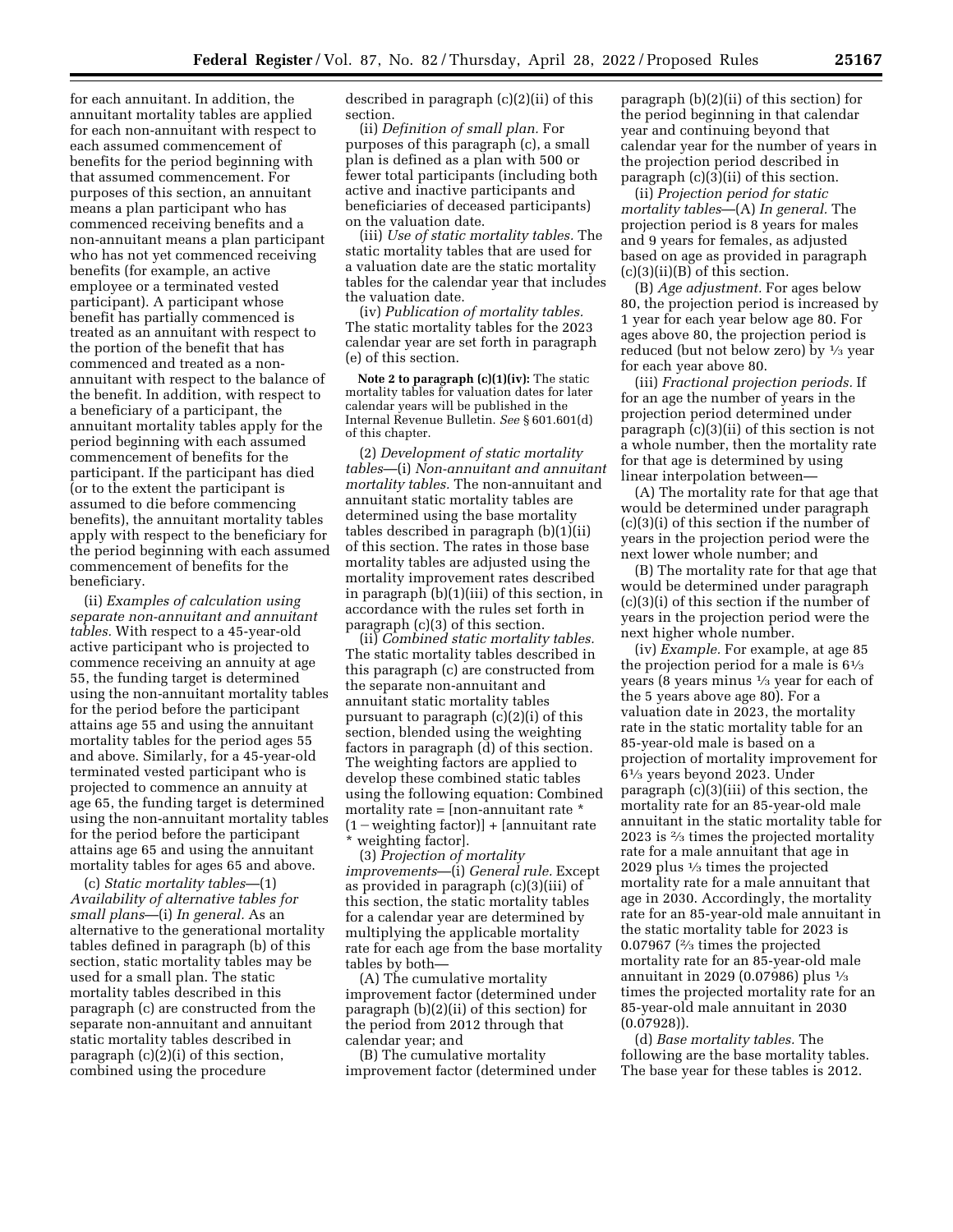|     | Males              |                    |                                        |                    | Females            |                                        |  |
|-----|--------------------|--------------------|----------------------------------------|--------------------|--------------------|----------------------------------------|--|
| Age | Non-annuitant      | Annuitant          | Weighting<br>factor for small<br>plans | Non-annuitant      | Annuitant          | Weighting<br>factor for small<br>plans |  |
|     | 0.00650            | 0.00650            | 0.0000                                 | 0.00544            | 0.00544            | 0.0000                                 |  |
|     | 0.00045            | 0.00045            | 0.0000                                 | 0.00038            | 0.00038            | 0.0000                                 |  |
|     | 0.00030            | 0.00030            | 0.0000                                 | 0.00023            | 0.00023            | 0.0000                                 |  |
|     | 0.00022            | 0.00022            | 0.0000                                 | 0.00018            | 0.00018            | 0.0000                                 |  |
|     | 0.00019            | 0.00019            | 0.0000                                 | 0.00013            | 0.00013            | 0.0000                                 |  |
|     | 0.00016<br>0.00014 | 0.00016<br>0.00014 | 0.0000<br>0.0000                       | 0.00012<br>0.00011 | 0.00012            | 0.0000<br>0.0000                       |  |
|     | 0.00013            | 0.00013            | 0.0000                                 | 0.00010            | 0.00011<br>0.00010 | 0.0000                                 |  |
|     | 0.00011            | 0.00011            | 0.0000                                 | 0.00009            | 0.00009            | 0.0000                                 |  |
|     | 0.00009            | 0.00009            | 0.0000                                 | 0.00009            | 0.00009            | 0.0000                                 |  |
|     | 0.00008            | 0.00008            | 0.0000                                 | 0.00009            | 0.00009            | 0.0000                                 |  |
|     | 0.00009            | 0.00009            | 0.0000                                 | 0.00009            | 0.00009            | 0.0000                                 |  |
|     | 0.00013            | 0.00013            | 0.0000                                 | 0.00010            | 0.00010            | 0.0000                                 |  |
|     | 0.00017            | 0.00017            | 0.0000                                 | 0.00012            | 0.00012            | 0.0000                                 |  |
|     | 0.00022            | 0.00022            | 0.0000                                 | 0.00013            | 0.00013            | 0.0000                                 |  |
|     | 0.00028            | 0.00028            | 0.0000                                 | 0.00013            | 0.00013            | 0.0000                                 |  |
|     | 0.00034            | 0.00034            | 0.0000                                 | 0.00014            | 0.00014            | 0.0000                                 |  |
|     | 0.00040            | 0.00040            | 0.0000                                 | 0.00015            | 0.00015            | 0.0000                                 |  |
|     | 0.00046<br>0.00053 | 0.00046<br>0.00053 | 0.0000<br>0.0000                       | 0.00015<br>0.00015 | 0.00015<br>0.00015 | 0.0000<br>0.0000                       |  |
|     | 0.00056            | 0.00056            | 0.0000                                 | 0.00015            | 0.00015            | 0.0000                                 |  |
|     | 0.00056            | 0.00056            | 0.0000                                 | 0.00015            | 0.00015            | 0.0000                                 |  |
|     | 0.00056            | 0.00056            | 0.0000                                 | 0.00016            | 0.00016            | 0.0000                                 |  |
|     | 0.00055            | 0.00055            | 0.0000                                 | 0.00018            | 0.00018            | 0.0000                                 |  |
|     | 0.00055            | 0.00055            | 0.0000                                 | 0.00019            | 0.00019            | 0.0000                                 |  |
|     | 0.00054            | 0.00054            | 0.0000                                 | 0.00019            | 0.00019            | 0.0000                                 |  |
|     | 0.00054            | 0.00054            | 0.0000                                 | 0.00019            | 0.00019            | 0.0000                                 |  |
|     | 0.00054            | 0.00054            | 0.0000                                 | 0.00020            | 0.00020            | 0.0000                                 |  |
|     | 0.00054            | 0.00054            | 0.0000                                 | 0.00020            | 0.00020            | 0.0000                                 |  |
|     | 0.00054            | 0.00054            | 0.0000                                 | 0.00020            | 0.00020            | 0.0000                                 |  |
|     | 0.00055            | 0.00055            | 0.0000                                 | 0.00021            | 0.00021            | 0.0000                                 |  |
|     | 0.00055<br>0.00056 | 0.00055<br>0.00056 | 0.0000<br>0.0000                       | 0.00022<br>0.00023 | 0.00022<br>0.00023 | 0.0000<br>0.0000                       |  |
|     | 0.00058            | 0.00058            | 0.0000                                 | 0.00025            | 0.00025            | 0.0000                                 |  |
| 34  | 0.00059            | 0.00059            | 0.0000                                 | 0.00026            | 0.00026            | 0.0000                                 |  |
|     | 0.00061            | 0.00061            | 0.0000                                 | 0.00028            | 0.00028            | 0.0000                                 |  |
|     | 0.00063            | 0.00063            | 0.0000                                 | 0.00031            | 0.00031            | 0.0000                                 |  |
|     | 0.00065            | 0.00065            | 0.0000                                 | 0.00034            | 0.00034            | 0.0000                                 |  |
|     | 0.00068            | 0.00068            | 0.0000                                 | 0.00036            | 0.00036            | 0.0000                                 |  |
|     | 0.00071            | 0.00071            | 0.0000                                 | 0.00040            | 0.00040            | 0.0000                                 |  |
|     | 0.00074            | 0.00074            | 0.0000                                 | 0.00043            | 0.00043            | 0.0000                                 |  |
| 41  | 0.00077            | 0.00082            | 0.0008                                 | 0.00047            | 0.00049            | 0.0010                                 |  |
|     | 0.00081<br>0.00086 | 0.00099<br>0.00124 | 0.0016<br>0.0024                       | 0.00051<br>0.00055 | 0.00061<br>0.00078 | 0.0020<br>0.0030                       |  |
| 44  | 0.00091            | 0.00158            | 0.0032                                 | 0.00060            | 0.00101            | 0.0040                                 |  |
|     | 0.00097            | 0.00200            | 0.0040                                 | 0.00065            | 0.00130            | 0.0051                                 |  |
|     | 0.00105            | 0.00251            | 0.0047                                 | 0.00071            | 0.00165            | 0.0061                                 |  |
|     | 0.00113            | 0.00310            | 0.0055                                 | 0.00077            | 0.00206            | 0.0071                                 |  |
|     | 0.00123            | 0.00378            | 0.0063                                 | 0.00083            | 0.00252            | 0.0081                                 |  |
|     | 0.00134            | 0.00454            | 0.0071                                 | 0.00090            | 0.00304            | 0.0091                                 |  |
|     | 0.00147            | 0.00539            | 0.0079                                 | 0.00098            | 0.00362            | 0.0101                                 |  |
|     | 0.00161            | 0.00544            | 0.0140                                 | 0.00107            | 0.00426            | 0.0185                                 |  |
|     | 0.00177            | 0.00565            | 0.0209                                 | 0.00116            | 0.00495            | 0.0262                                 |  |
|     | 0.00194<br>0.00213 | 0.00588            | 0.0302                                 | 0.00126            | 0.00500            | 0.0349                                 |  |
|     | 0.00234            | 0.00616<br>0.00647 | 0.0430<br>0.0898                       | 0.00137<br>0.00148 | 0.00512<br>0.00517 | 0.0449<br>0.0853                       |  |
|     | 0.00257            | 0.00686            | 0.1676                                 | 0.00161            | 0.00522            | 0.1535                                 |  |
|     | 0.00281            | 0.00728            | 0.2153                                 | 0.00175            | 0.00528            | 0.1923                                 |  |
|     | 0.00308            | 0.00770            | 0.2635                                 | 0.00190            | 0.00561            | 0.2291                                 |  |
|     | 0.00338            | 0.00811            | 0.3144                                 | 0.00206            | 0.00601            | 0.2680                                 |  |
|     | 0.00369            | 0.00848            | 0.3821                                 | 0.00224            | 0.00643            | 0.3192                                 |  |
|     | 0.00403            | 0.00882            | 0.4579                                 | 0.00243            | 0.00690            | 0.3731                                 |  |
|     | 0.00441            | 0.00918            | 0.5935                                 | 0.00264            | 0.00743            | 0.4705                                 |  |
|     | 0.00481            | 0.00960            | 0.7153                                 | 0.00287            | 0.00796            | 0.5668                                 |  |
|     | 0.00525            | 0.01014            | 0.7764                                 | 0.00312            | 0.00859            | 0.6230                                 |  |
|     | 0.00573            | 0.01087            | 0.8454                                 | 0.00339            | 0.00928            | 0.7172                                 |  |
|     | 0.00636            | 0.01178            | 0.9002                                 | 0.00380            | 0.01003            | 0.8006                                 |  |
|     | 0.00706            | 0.01288            | 0.9275                                 | 0.00427            | 0.01089            | 0.8414                                 |  |

# TABLE 2 TO PARAGRAPH (d)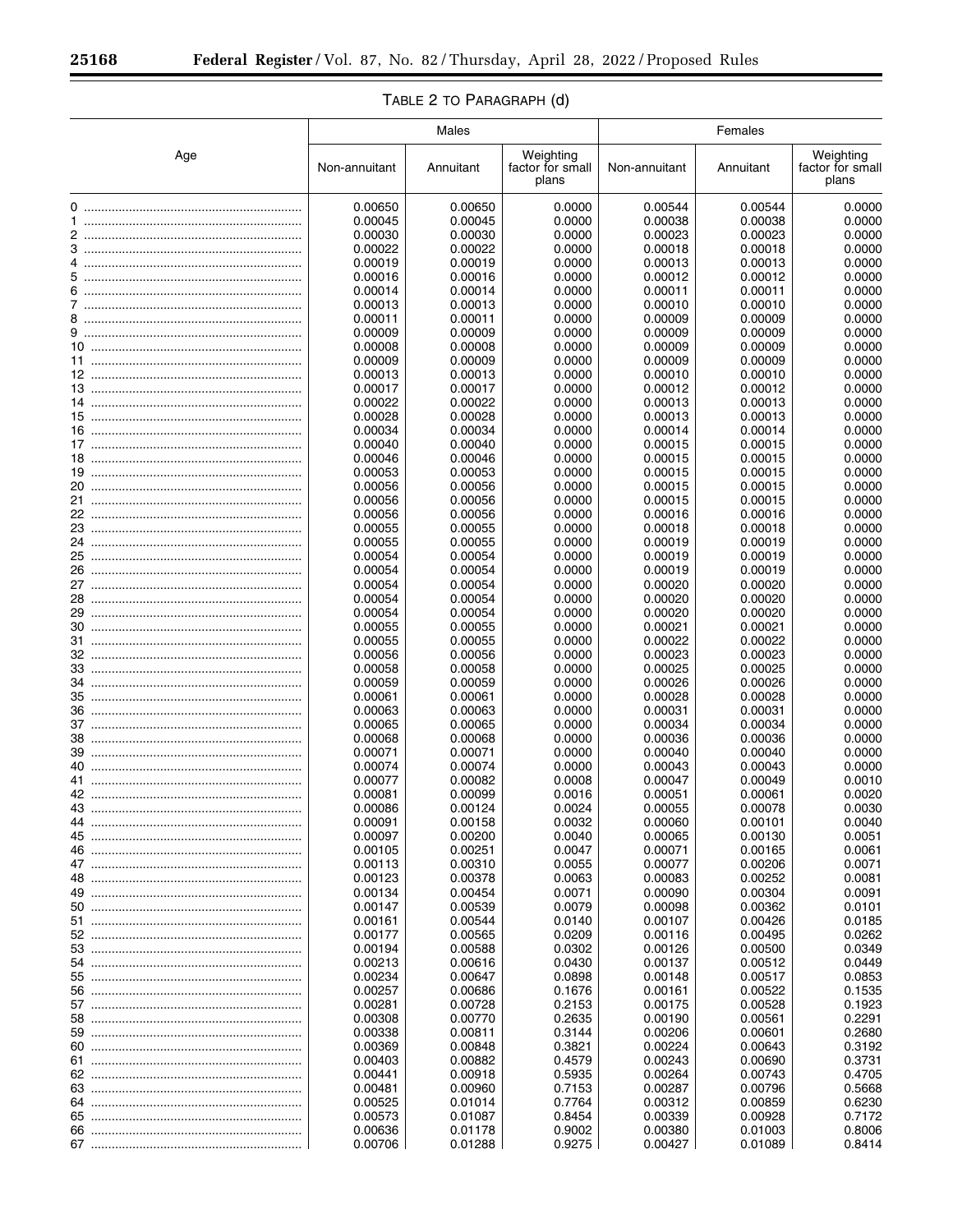|     |               | Males     |                                        | Females       |           |                                        |  |
|-----|---------------|-----------|----------------------------------------|---------------|-----------|----------------------------------------|--|
| Age | Non-annuitant | Annuitant | Weighting<br>factor for small<br>plans | Non-annuitant | Annuitant | Weighting<br>factor for small<br>plans |  |
|     | 0.00784       | 0.01418   | 0.9431                                 | 0.00480       | 0.01192   | 0.8658                                 |  |
|     | 0.00870       | 0.01564   | 0.9547                                 | 0.00540       | 0.01309   | 0.8857                                 |  |
|     | 0.00967       | 0.01729   | 0.9642                                 | 0.00606       | 0.01444   | 0.9046                                 |  |
|     | 0.01073       | 0.01914   | 0.9732                                 | 0.00681       | 0.01597   | 0.9240                                 |  |
|     | 0.01192       | 0.02121   | 0.9791                                 | 0.00765       | 0.01770   | 0.9365                                 |  |
|     | 0.01323       | 0.02354   | 0.9823                                 | 0.00860       | 0.01967   | 0.9437                                 |  |
|     | 0.01469       | 0.02613   | 0.9847                                 | 0.00966       | 0.02192   | 0.9512                                 |  |
|     | 0.01632       | 0.02905   | 0.9868                                 | 0.01085       | 0.02445   | 0.9568                                 |  |
|     | 0.01812       | 0.03233   | 0.9889                                 | 0.01219       | 0.02727   | 0.9637                                 |  |
|     | 0.02012       | 0.03604   | 0.9906                                 | 0.01370       | 0.03042   | 0.9682                                 |  |
|     | 0.02234       | 0.04026   | 0.9920                                 | 0.01539       | 0.03391   | 0.9727                                 |  |
|     | 0.02480       | 0.04504   | 0.9935                                 | 0.01729       | 0.03775   | 0.9765                                 |  |
|     | 0.02754       | 0.05046   | 1.0000                                 | 0.01943       | 0.04198   | 1.0000                                 |  |
|     | 0.02989       | 0.05657   | 1.0000                                 | 0.02134       | 0.04663   | 1.0000                                 |  |
|     | 0.03460       | 0.06343   | 1.0000                                 | 0.02516       | 0.05178   | 1.0000                                 |  |
|     | 0.04166       | 0.07114   | 1.0000                                 | 0.03089       | 0.05754   | 1.0000                                 |  |
|     | 0.05108       | 0.07977   | 1.0000                                 | 0.03853       | 0.06401   | 1.0000                                 |  |
|     | 0.06285       | 0.08946   | 1.0000                                 | 0.04808       | 0.07132   | 1.0000                                 |  |
|     | 0.07698       | 0.10032   | 1.0000                                 | 0.05955       | 0.07954   | 1.0000                                 |  |
|     | 0.09346       | 0.11248   | 1.0000                                 | 0.07293       | 0.08879   | 1.0000                                 |  |
|     | 0.11229       | 0.12600   | 1.0000                                 | 0.08822       | 0.09936   | 1.0000                                 |  |
|     | 0.13348       | 0.14088   | 1.0000                                 | 0.10542       | 0.11124   | 1.0000                                 |  |
|     | 0.15703       | 0.15703   | 1.0000                                 | 0.12453       | 0.12453   | 1.0000                                 |  |
|     | 0.17401       | 0.17401   | 1.0000                                 | 0.13818       | 0.13818   | 1.0000                                 |  |
|     | 0.19151       | 0.19151   | 1.0000                                 | 0.15250       | 0.15250   | 1.0000                                 |  |
|     | 0.20936       | 0.20936   | 1.0000                                 | 0.16737       | 0.16737   | 1.0000                                 |  |
|     | 0.22742       | 0.22742   | 1.0000                                 | 0.18274       | 0.18274   | 1.0000                                 |  |
|     | 0.24569       | 0.24569   | 1.0000                                 | 0.19863       | 0.19863   | 1.0000                                 |  |
|     | 0.26415       | 0.26415   | 1.0000                                 | 0.21509       | 0.21509   | 1.0000                                 |  |
|     | 0.28281       | 0.28281   | 1.0000                                 | 0.23214       | 0.23214   | 1.0000                                 |  |
|     | 0.30169       | 0.30169   | 1.0000                                 | 0.24983       | 0.24983   | 1.0000                                 |  |
|     | 0.32077       | 0.32077   | 1.0000                                 | 0.26814       | 0.26814   | 1.0000                                 |  |
|     | 0.33996       | 0.33996   | 1.0000                                 | 0.28698       | 0.28698   | 1.0000                                 |  |
|     | 0.35910       | 0.35910   | 1.0000                                 | 0.30619       | 0.30619   | 1.0000                                 |  |
|     | 0.37794       | 0.37794   | 1.0000                                 | 0.32549       | 0.32549   | 1.0000                                 |  |
|     | 0.39633       | 0.39633   | 1.0000                                 | 0.34472       | 0.34472   | 1.0000                                 |  |
|     | 0.41415       | 0.41415   | 1.0000                                 | 0.36375       | 0.36375   | 1.0000                                 |  |
|     | 0.43131       | 0.43131   | 1.0000                                 | 0.38243       | 0.38243   | 1.0000                                 |  |
|     | 0.44771       | 0.44771   | 1.0000                                 | 0.40065       | 0.40065   | 1.0000                                 |  |
|     | 0.46329       | 0.46329   | 1.0000                                 | 0.41828       | 0.41828   | 1.0000                                 |  |
|     | 0.47800       | 0.47800   | 1.0000                                 | 0.43522       | 0.43522   | 1.0000                                 |  |
|     | 0.49181       | 0.49181   | 1.0000                                 | 0.45139       | 0.45139   | 1.0000                                 |  |
|     | 0.50000       | 0.50000   | 1.0000                                 | 0.46673       | 0.46673   | 1.0000                                 |  |
| 111 | 0.50000       | 0.50000   | 1.0000                                 | 0.48120       | 0.48120   | 1.0000                                 |  |
|     | 0.50000       | 0.50000   | 1.0000                                 | 0.49477       | 0.49477   | 1.0000                                 |  |
|     | 0.50000       | 0.50000   | 1.0000                                 | 0.50000       | 0.50000   | 1.0000                                 |  |
|     | 0.50000       | 0.50000   | 1.0000                                 | 0.50000       | 0.50000   | 1.0000                                 |  |
|     | 0.50000       | 0.50000   | 1.0000                                 | 0.50000       | 0.50000   | 1.0000                                 |  |
|     | 0.50000       | 0.50000   | 1.0000                                 | 0.50000       | 0.50000   | 1.0000                                 |  |
|     | 0.50000       | 0.50000   | 1.0000                                 | 0.50000       | 0.50000   | 1.0000                                 |  |
|     | 0.50000       | 0.50000   | 1.0000                                 | 0.50000       | 0.50000   | 1.0000                                 |  |
|     | 0.50000       | 0.50000   | 1.0000                                 | 0.50000       | 0.50000   | 1.0000                                 |  |
|     | 1.00000       | 1.00000   | 1.0000                                 | 1.00000       | 1.00000   | 1.0000                                 |  |

# TABLE 2 TO PARAGRAPH (d)—Continued

(e) *Static tables for 2023.* The following static mortality tables are used pursuant to paragraph (a)(1)(ii) of this section for determining present value or making any computation under section 430 with respect to valuation dates occurring during 2023.

# TABLE 3 TO PARAGRAPH (e)

## TABLE 3 TO PARAGRAPH (e)— **Continued**

| Age | Male    | Female  |      |         |         |
|-----|---------|---------|------|---------|---------|
| 0   | 0.00226 | 0.00194 | Age  | Male    | Female  |
| 1   | 0.00016 | 0.00014 | 8    | 0.00004 | 0.00004 |
| 2   | 0.00011 | 0.00008 |      | 0.00004 | 0.00004 |
|     | 0.00008 | 0.00007 | $10$ | 0.00003 | 0.00004 |
|     | 0.00007 | 0.00005 |      | 0.00004 | 0.00004 |
|     | 0.00006 | 0.00005 |      | 0.00005 | 0.00004 |
| $6$ | 0.00005 | 0.00004 |      | 0.00007 | 0.00005 |
|     | 0.00005 | 0.00004 | 14   | 0.00009 | 0.00006 |